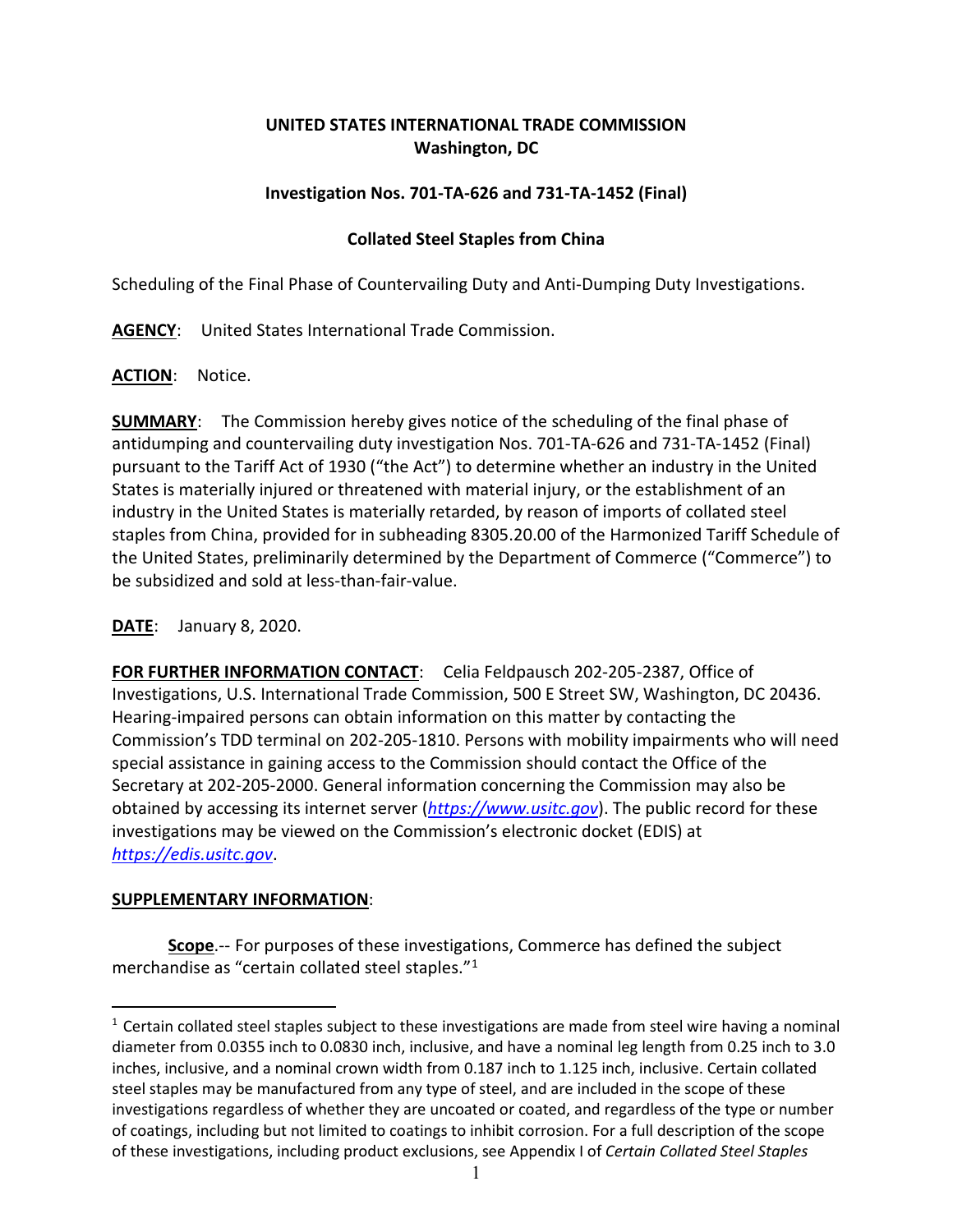**Background**.--The final phase of these investigations is being scheduled pursuant to sections 705(b) and 731(b) of the Tariff Act of 1930 (19 U.S.C. 1671d(b) and 1673d(b)), as a result of affirmative preliminary determinations by Commerce that certain benefits which constitute subsidies within the meaning of section 703 of the Act (19 U.S.C. 1671b) are being provided to manufacturers, producers, or exporters in China of collated steel staples, and that such products are being sold in the United States at less than fair value within the meaning of section 733 of the Act (19 U.S.C. 1673b). The investigations were requested in petitions filed on June 6, 2019, by Kyocera Senco Industrial Tools, Inc., Cincinnati Ohio.

For further information concerning the conduct of this phase of the investigations, hearing procedures, and rules of general application, consult the Commission's Rules of Practice and Procedure, part 201, subparts A and B (19 CFR part 201), and part 207, subparts A and C (19 CFR part 207).

**Participation in the investigations and public service list.**--Persons, including industrial users of the subject merchandise and, if the merchandise is sold at the retail level, representative consumer organizations, wishing to participate in the final phase of these investigations as parties must file an entry of appearance with the Secretary to the Commission, as provided in section 201.11 of the Commission's rules, no later than 21 days prior to the hearing date specified in this notice. A party that filed a notice of appearance during the preliminary phase of the investigations need not file an additional notice of appearance during this final phase. The Secretary will maintain a public service list containing the names and addresses of all persons, or their representatives, who are parties to the investigations.

**Limited disclosure of business proprietary information (BPI) under an administrative protective order (APO) and BPI service list**.--Pursuant to section 207.7(a) of the Commission's rules, the Secretary will make BPI gathered in the final phase of these investigations available to authorized applicants under the APO issued in the investigations, provided that the application is made no later than 21 days prior to the hearing date specified in this notice. Authorized applicants must represent interested parties, as defined by 19 U.S.C. 1677(9), who are parties to the investigations. A party granted access to BPI in the preliminary phase of the investigations need not reapply for such access. A separate service list will be maintained by the Secretary for those parties authorized to receive BPI under the APO.

**Staff report**.--The prehearing staff report in the final phase of these investigations will be placed in the nonpublic record on May 12, 2020, and a public version will be issued thereafter, pursuant to section 207.22 of the Commission's rules.

**Hearing**.--The Commission will hold a hearing in connection with the final phase of these investigations beginning at 9:30 a.m. on Wednesday, May 27, 2020, at the U.S. International Trade Commission Building. Requests to appear at the hearing should be filed in writing with the Secretary to the Commission on or before May 20, 2020. A nonparty who has testimony that may aid the Commission's deliberations may request permission to present a short statement at the hearing. All parties and nonparties desiring to appear at the hearing and make

*From the People's Republic of China: Preliminary Affirmative Determination of Sales at Less Than Fair Value, Preliminary Affirmative Determination of Critical Circumstances, Postponement of Final Determination and Extension of Provisional Measures,* 85 FR 882, January 8, 2020.